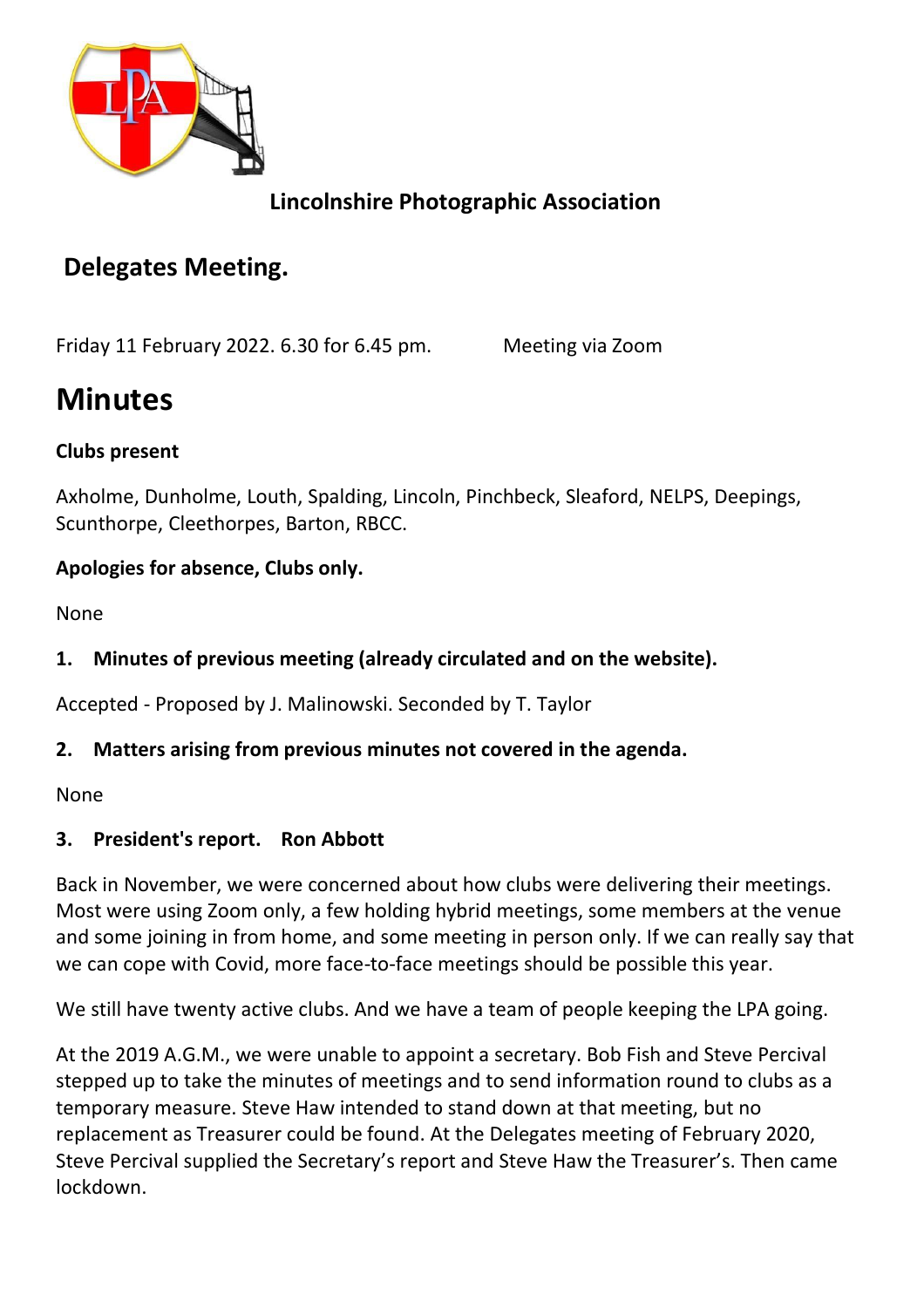After a period of inactivity, the LPA became active again. By default, the President was given the task of coordinating the come-back.

The President's role is the only one with a set term. Two years as Vice, two as President, and two as Past President. The duties of the President when I did the job from 2012 to 2014 were to attend at Nettleham to chair delegates' meetings, and to entertain and introduce judges and speakers – with the added bonus of paying for my Sunday lunch, as well as the entry fee for the meeting, and buying at least two sets of raffle tickets!

Thus, as President and Secretary, most communications came to me. I'd like to thank all those people who helped me over this period, especially those who wished to stand down but agreed for the sake of the LPA to stay on for one more year and then one more year after that.

We've been supported by those who created and managed the new website, and by a new job caused by the pandemic – Zoom Host.

Also, thanks to Jorj Malinowski as Judges & Lecturers and N&EMPF, Mike Bennett for his work on the website, Paul Bilbrough seeing to the end of the old website and setting up and postponing the Print Battles, Brian Gromett with the AV group providing both tuition and entertainment, Mike Martindale and the Monochrome Group, Dave Weaver as Zoom Host for the delegates meetings and Grahame Dunkin for the PDI competitions.

At this year's AGM when Jorj takes over as president we shall need new faces at the LPA. Our greatest need is for a Secretary, a Treasurer and a Vice President.

The Vice President shadows the President for two years before taking over. What the Treasurer does will become apparent from this meeting. And the Secretary?

At the moment there are four Secretarial posts -Directory which I've been doing since 2015, information, minutes and everything else. So, what's the job description? Create the agenda for Delegates' Meetings and produce the minutes. Keep a check on the calendar and nudge people, if necessary, keep lists of clubs, judges and lecturers up to date. And deal with correspondence. That means forwarding emails to one of the other officers, a competition organiser, or the appropriate club. Or, if the answer is known, simply replying to the sender.

With the aid of the Horncastle donation, the LPA is in a position to help its member clubs more than ever before. It is up to the clubs to find members who are prepared to support the LPA by taking on some of the work necessary to keep it running efficiently. Often attendance at Delegates' Meetings involves only two-thirds of the 20 clubs, even now when attendance in person is not required. We need more people to be involved if we are to succeed.

#### **4. Secretaries' reports. Ron Abbott, Steve Percival, Bob Fish**

Steve P. reported that everything was progressing well.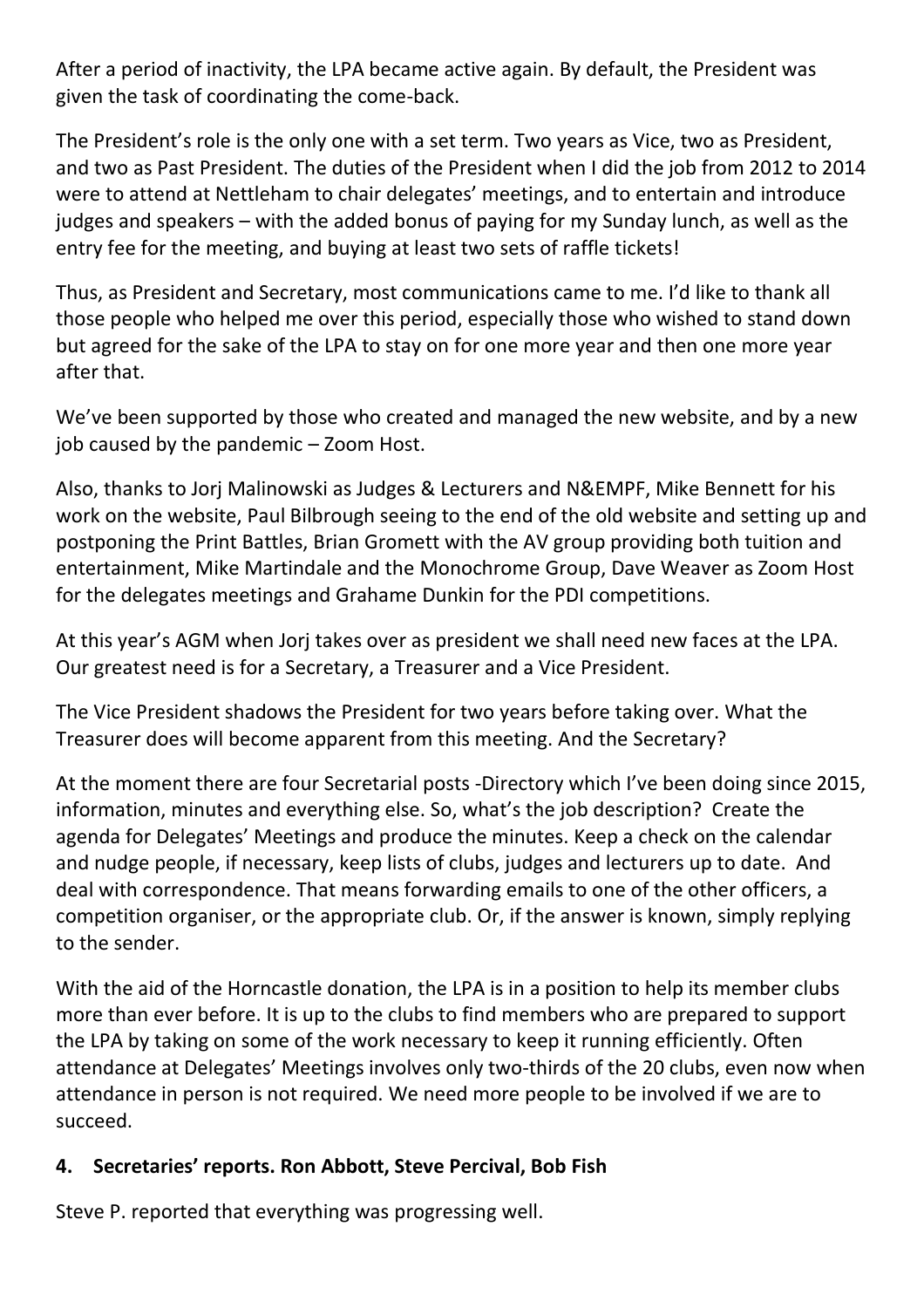Bob F. supported the comments made by Ron A. that a secretary would bring greater cohesion.

# **5. Treasurer's report. Steve Haw**

Steve H. reported on the Association's finances.

Money at bank £14,582.35. Cash in hand £481.73 (total funds £15,064.08)

To date, nothing has been paid out.

# **6. Directory Secretary. Ron Abbott**

New Judges & Lecturers with three-fold division: on Zoom only, in person only, and both. Fewer names on the lists since some did not reply: they can be reinstated if they wish. 13 both Zoom and in-person; 10 in person only, and 2 on Zoom only. Club directory updates are underway: emails were sent on the 6th of this month; over half of the clubs have so far sent updates.

#### **7. Judges & Lecturers Secretary. Jorj Malinowski**

Jorj M. reported at length about changes for judges. There would be 3 categories of judge – Provisional, Accredited and 'Super'. At each level, there would be far more structure in the system – mentorship, mock judging, live evaluations, development sessions and feedback forms.

Delegates commented on the proposals. Some felt the requirements might dissuade club members from making the decision to become a judge.

Noted that N&EMPF judges judging an LPA competition should request a feedback form be completed.

#### **8. Webmaster Mike Bennett, Paul Bilbrough**

Apart from a slight hiccup over the web address that was cleared up within a few minutes, everything is running well. Bill for this year's hosting is paid. The new judges/lecturers lists and latest results are now on the website. Paul B. has set up a 6 month's reminder.

The 'old' website is now defunct.

# **9. N&EMPF Jorj Malinowski**

Jorj M. read out his 'View from the LPA' that summerised the responses as to how N&EMPF functions.

Main points included: – LPA has 20 clubs of which 15 are affiliated to N&EMPF. It is an autonomous organisation, holding its own events, interest groups, workshops, competitions and has its own pool of judges and lecturers. It does not have direct access to the PAGB. LPA clubs wishing to access PAGB services need to affiliate to N&EMPF.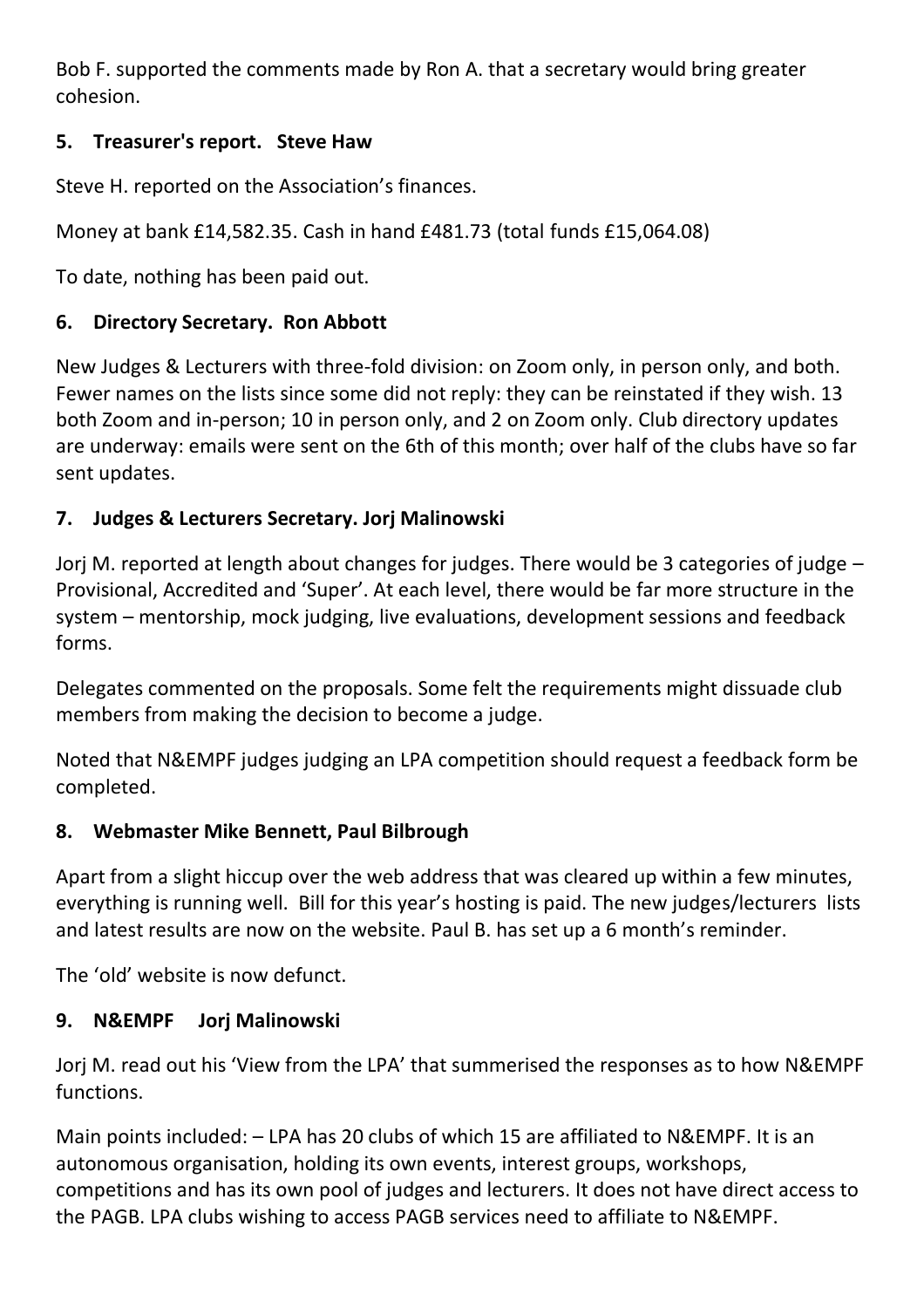The LPA recognises that N&EMPF fulfils its Constitution objectives. The services provided are good. However, for LPA the problem is one of geography. Return journeys from Barton, Skegness and Scunthorpe to Nottingham are 175, 162 and 140 miles respectively. Faced with a five hour round trip in the dark and potentially bad weather conditions, it is not surprising that events have been attended by very few Lincolnshire club members. The setting up of the N&EMPF Newsletter and an improved website have helped – leading to a large number of Lincolnshire club members engaging with the Memorial Lecture for the first time. This is largely due to Zoom and many clubs, hesitant at first, have embraced the technology. The fact that more LPA members have accessed N&EMPF events via Zoom shows there is interest in their N&EMPF events.

One complaint raised by LPA clubs is that although not intentional N&EMPF competitions favour a small number of elite clubs. This often means that clubs with a small number of members with high expertise are excluded from taking part simply because it is impossible for them to supply the required number of high-quality images needed.

The majority of Lincolnshire clubs are based on membership that pursues photography as a hobby. Competitions are a platform to get all members' images seen. The fear is that some clubs tend to develop cliques and members not included in those cliques eventually drift off. Equally, clubs with members of higher ability find they drift off and join 'prestigious' clubs.

The LPA recognise that competition is essential to maintain high standards of work, but everyone needs encouragement and assistance. Many club members can't afford expensive equipment and the hire of studios or workshops and this puts them off entering exhibitions. The N&EMPF exhibition often focuses on the 'fashion' which is dependent on a judges' preferences leaving an exhibition that is uniform in content.

Regarding the N&EMPF exhibition the question arises as to who is the intended audience. Is it for the public to see the work of N&EMPF, member clubs or just for friends and family of the authors represented? The venue for the exhibition should be one that enjoys a large footfall by the public. Currently the two venues are the Art Gallery in Mansfield and Patchings Art Centre. Mansfield is reasonably accessible, Patchings, however, is in a rural location, not easy to get to, leaving the venue far from satisfactory.

With many clubs struggling with their meeting accommodation, losing members and being perceived as an 'older' person's hobby there is a need to attract a younger membership is vital. N&EMPF needs to embrace a new breed of photographers by providing for those intent on using mobile phones.

The outlook for the links between the LPA and N&EMPF is uncertain in the long term especially if the geographical problems are not addressed.

There have been several discussions at LPA meetings about breaking away from N&EMPF to form a separate region. Despite the current uncertainty, with some clubs struggling owing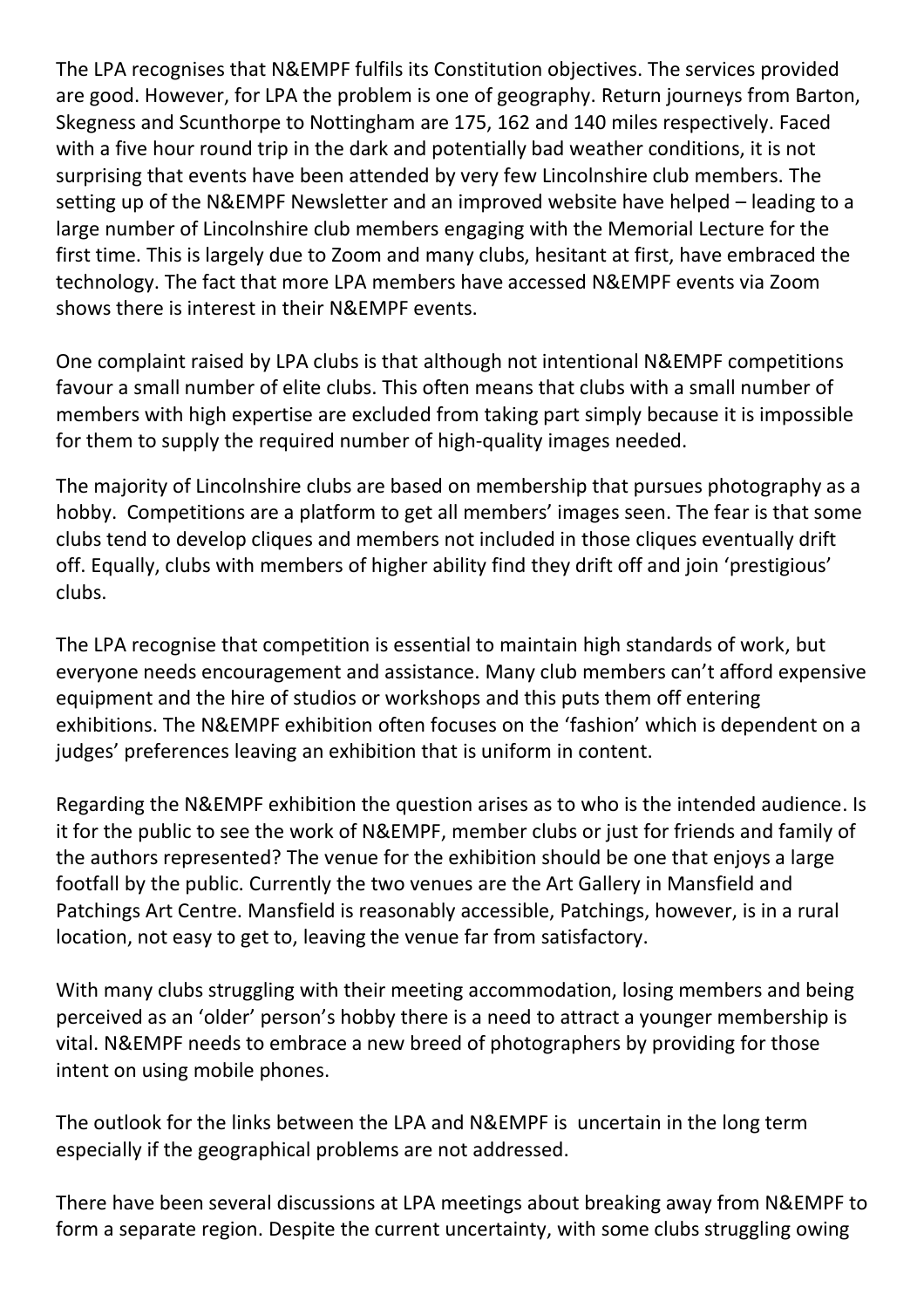to dwindling membership the possibility remains that the LPA could break away to become a separate entity under the PAGB.

The reply from N&EMPF stated that the points raised had been considered, There was an acceptance that geography was an issue and there was a need to organize events on a rotational basis. The allegation that N&EMPF was an elitist organization was rejected. Equally, if larger clubs do dominate then it was within the bounds of possibility that this would change over time as other clubs came to the fore.

N&EMPF's response concluded by thanking Jorj for bringing the issues raised by the LPA to its attention.

In light of the response, Colin L. proposed setting up a feasibility study into the possibility of the LPA forming its own association under the PAGB as the only benefits of N&EMPF were access to accreditation and group insurance (now no longer available). Mike M. seconded the proposal to which all delegates agreed.

Colin L. and Jorg M. agreed to undertake this task.

# **10. AV Group. Brian Gromett**

Attendances remain good with a couple of meetings a week – Mondays and Fridays. Meetings are 'fairly' general and, as usual, an invitation to all remains.

#### **11. Monochrome Group. Mike Martindale**

The programme is completed. Group continues to meet at Nettleham.

Group has its own Facebook page – 'Lincolnshire Mono Group'. Contact is Mike Martindale.

#### **12. Print Battles 2022. Paul Bilbrough**

With 15 home rounds confirmed Paul B reported he had only received notification of 4 judges.

The discussion focused on whether the Battles would remain viable this year. Brian G. mentioned the amount of driving required and questioned whether it would be better to wait one more year before committing to a full programme. Others agreed and there was some hesitancy about meeting together. However, a majority of delegates came out in favour of continuing with the Battles this year.

# **13. Individual PDI. Ron Abbott, Jorj Malinowski, Grahame Dunkin**

Huge response 156 images in the Open and 65 in the Creative. Monumental job for the judge. Recording made: 8 clubs have so far downloaded the 4 and a half hours of the competition to use at their meetings.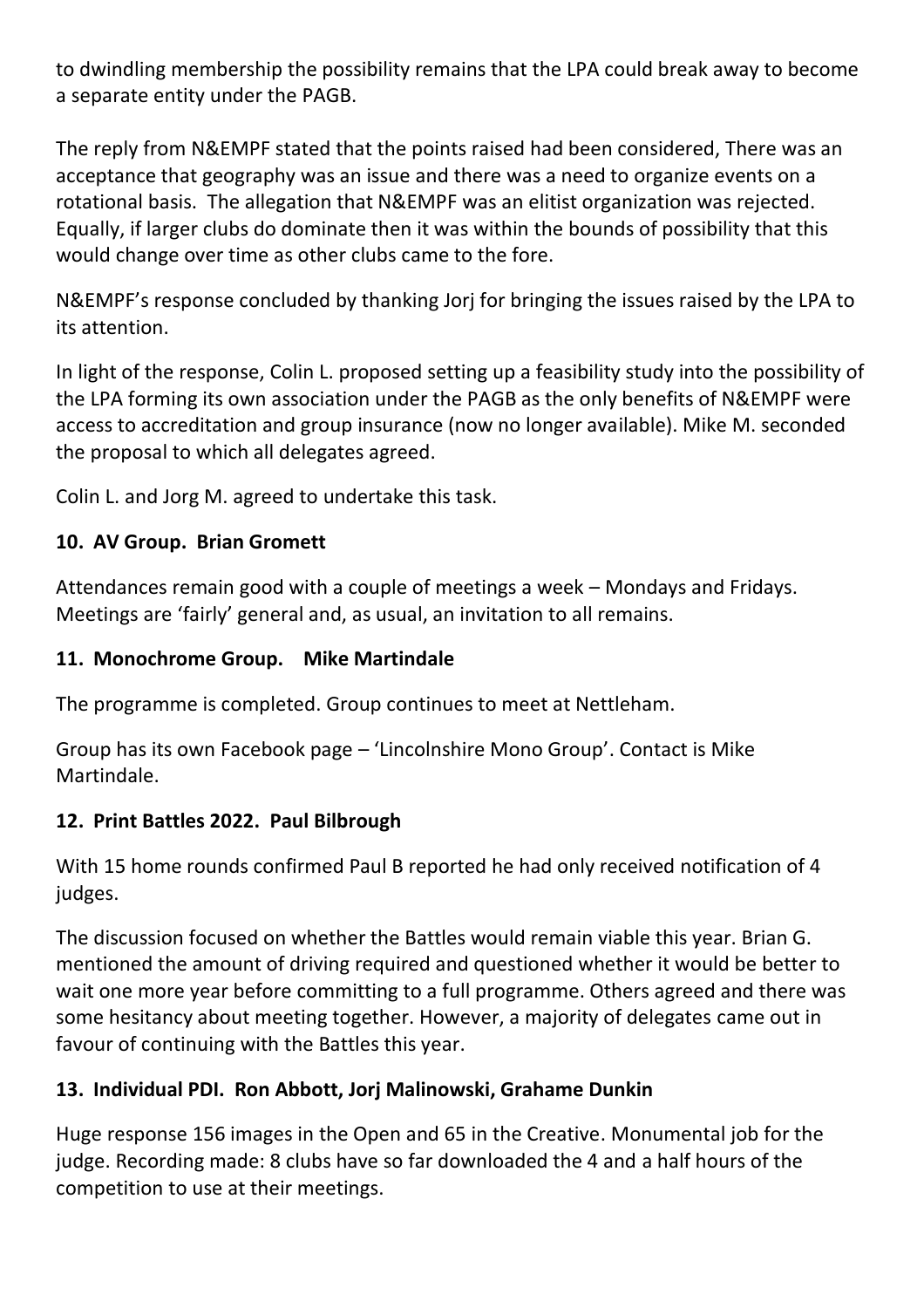#### **14. Future competitions and events.**

On the LPA website on the Organisers' page, the following competitions and events are listed. Ron A. informed delegates of the need to produce a programme of events for this year.

Before the interruption, this was the order of events

Individual PDI – January

AV competition – February

Portfolio – February but no opportunity to collect

Day of Photography – March, though we haven't had a Day of Photography organiser for some time.

Fosters Colour challenge – April. Ron A. agreed to continue to organise the Fosters Colour Challenge as a PDI and as a print competition if able.

Print Battles – May, June, July

Interclub PDI – early November

POTY – late November

At the moment the competition organisers are Alan Tyrer, Paul Bilbrough, Jorj Malinowski, Steve Haw, Mike Martindale and Ron Abbott.

A checklist on the website spells out the duties of competition organisers.

#### **15. Horncastle & District Photographic Society donation.**

Update from Ron A. To date, we have received bids from 12 clubs. Steve, Jorj and I have looked through them and in some cases have asked for further clarification to support the bid. The bids are split between financial support to keep the club going and equipment to better deliver the club's programme to its members. We've discussed how to get the money to clubs and have found there's no single way of doing it. For equipment, paying for the items out of club funds and sending the Treasurer the invoice so he can reimburse the club seems the easiest way. But some clubs might not have that amount of money at their disposal. So, this is the method I propose.

If the meeting agrees, Ron will contact each club that has put in a bid and let them know how much money we are prepared to donate from the Association. The club treasurer should then get in touch with Steve to agree on the best way of making the payment.

Members agreed to this as being the best course of action.